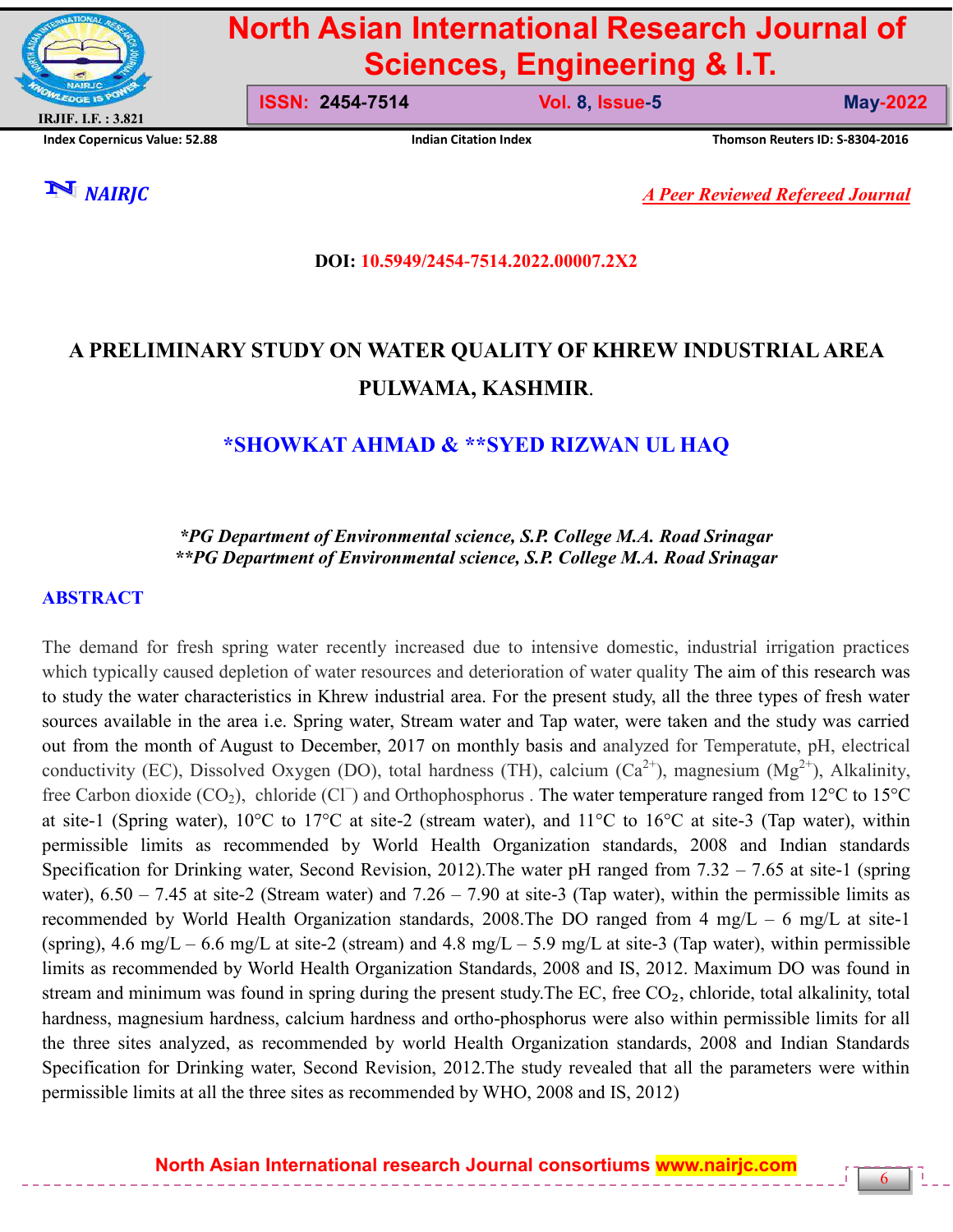#### **INTRODUCTION**

Water is regarded as the most important and valuable natural resource on which all life on earth ultimately depends. Water plays an important role in the development of different sectors of the economy, including agriculture, cattle production, forestry, industrial electricity generation, fisheries, and other innovative activities (Bouslah et al. 2017; Tyagi et al. 2013). But, with the continuous growth of the human population the demand for water, and the sustainability of the freshwater supply is significantly threatened due to extensive depletion of groundwater, surface water contamination, and the effects of climate change (IPCC 2007; Poudel and Duex 2017). Fresh water is already a limiting resource in many parts of the world. In the next century, it will become even more limiting due to increased population, urbanization and climate change (Jackson et al., 2001). Thus, information on water resources and their suitability for use is mandatory for spatial planning and sustainable development. This is of particular importance in arid and semiarid areas, where water resources are limited and the long-term average precipitation is decreasing (Barakat et al. 2018; Mishra and Singh 2010; Tallaksen and Van Lanen 2004). Groundwater also makes up about 20 percent of the world"s fresh water supply and is about 0.63 percent of the entire world"s water, so it is again important sources of portable water throughout the world (Khanam and Singh, 2014). The quality of ground water is changing due to human activities (Gehrels et al., 2001). Due to inadequate availability of surface water, to meet the requirements groundwater is one of the important options to supplement the ever-increasing demand of water (Tyagi et al., 2009). Among the states of India, the state of Jammu and Kashmir lies between 33° 20′ and 34° 54ˊN latitudes and 73° 55ˊ and 75° 35ˊE longitudes and covers an area of 222236 sq km. The state is called as paradise on earth with ample water resources present in the form of lakes (Dal, Walur, Manasbal, Mansar, etc.), rivers (Indus, Jhelum, Chenab, Beas etc) and glaciers besides nice reserves of ground water. The quality of these water bodies is deteriorating day by day and the water as a resource is becoming scarce due to anthropogenic pressure. The fresh water bodies of state are under huge anthropogenic pressure due to various man-made events and processes like urbanization, catchment degradation and contamination through sewage and sewerage that have built up enough pressure on the fresh water bodies of the valley resulting in mass degradation of these ecosystems.

In the valley of Kashmir, Khrew is one of the heavily industrialized areas especially in cement production sector. In addition to air and soil quality degradation the water resources in general and drinking sources particular e area has been also damaged to a large extent. The present study is carried with aim to assess the drinking water quality of the Khrew area in the back drop of heavy cement industrialization of the area. Khrew is semi urban area some 22 km away from city Srinagar of Jammu and Kashmir state. The area is surrounded with Zabarwan mountain range and large numbers of limestone deposits are present in these hills. Khrew town is gifted with abundant freshwater resources in the form of springs and small streams. More than seven springs are found inside the main town of Khrew and these springs act as a source for a large number of streams flowing through entire town of Khrew. These small streams form a network inside the town and finally combine to form a large stream.

Due to heavy industrialization the water resources epically, the drinking water resources has been contaminated to larger extent. It is in this context that the present study was conducted on some fresh water resources of Khrew area. The primary objectives of the study are as under:

- 1. To assess the portability of drinking water in the town.
- 2. To see the effect of cement factories on these water sources.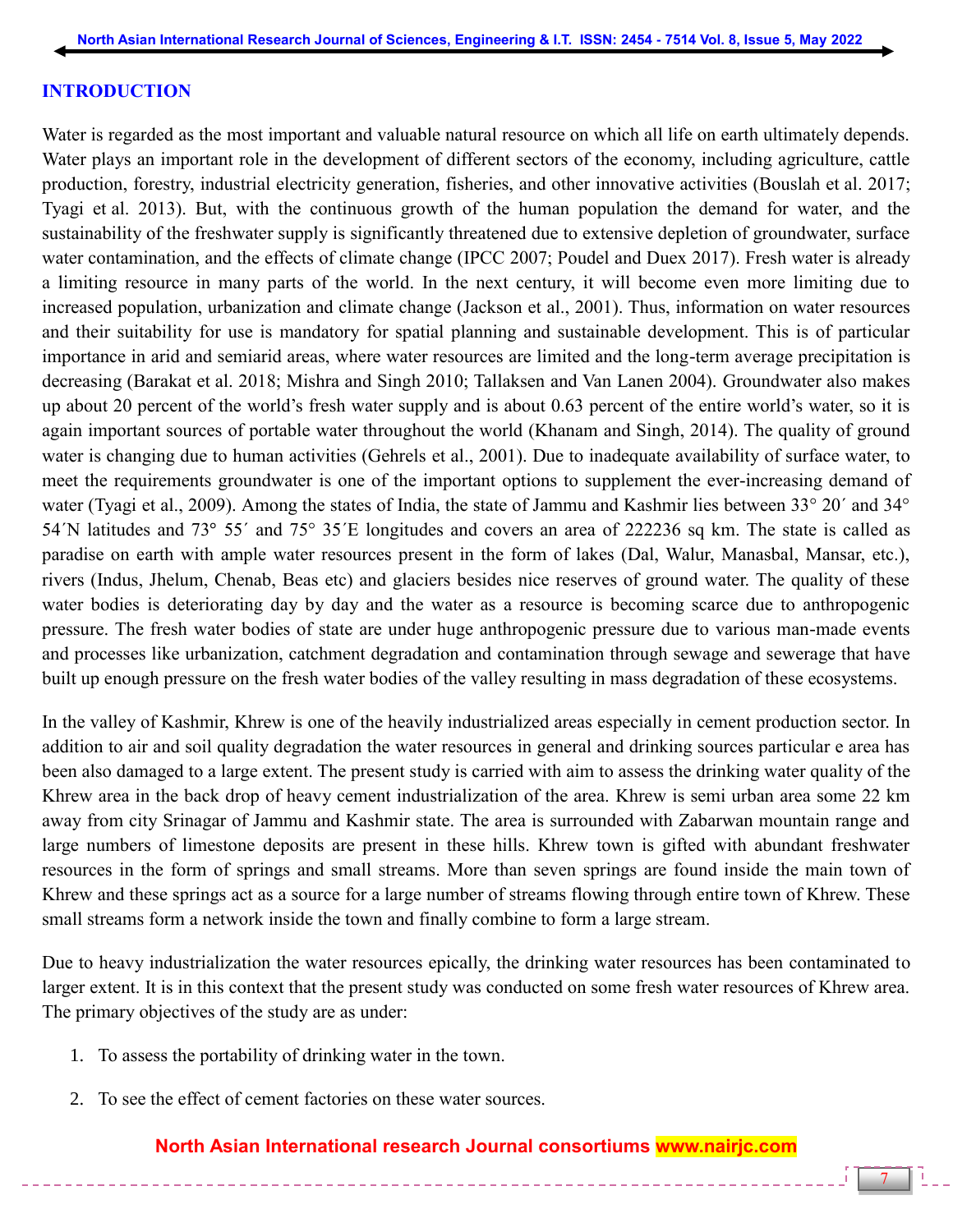- 3. To have an insight of pollution status of these sources.
- 4. To gain an understanding of the degradation of the water quality that might have taken place due to increase in urbanization, cement factories and domestic waste generated by these activities.

#### **STUDY AREA:**

The present study was carried out to assess the quality of some fresh water resources of Khrew area (Fig. 1a), situated in district Pulwama of Kashmir valley of J&K state, located about 22 km from Srinagar. Khrew is a town and a notified area committee of Pulwama. It is surrounded on all sides by small villages as Androssa, Shar, Wayan, Bathen, Nagandar, and Wahabsbun. It is situated at an altitude of 1607 m above the sea level with geographical coordinates of 34.02°N and 74.99°E and is spread over an area of 12 square kilometers. Khrew is a main economic zone of Jammu and Kashmir because of presence of large number of cement factories and a large area of land under saffron cultivation. There are more than seven springs present in Khrew and number of streams flow from these springs. But unlimited cement factories pollution has degraded the water quality of these precious springs and streams.

For the present study, all the three types of fresh water sources available in the area i.e. Spring water, Stream water and Tap water, were taken and the study was carried out from the month of August to December, 2017 on monthly basis.

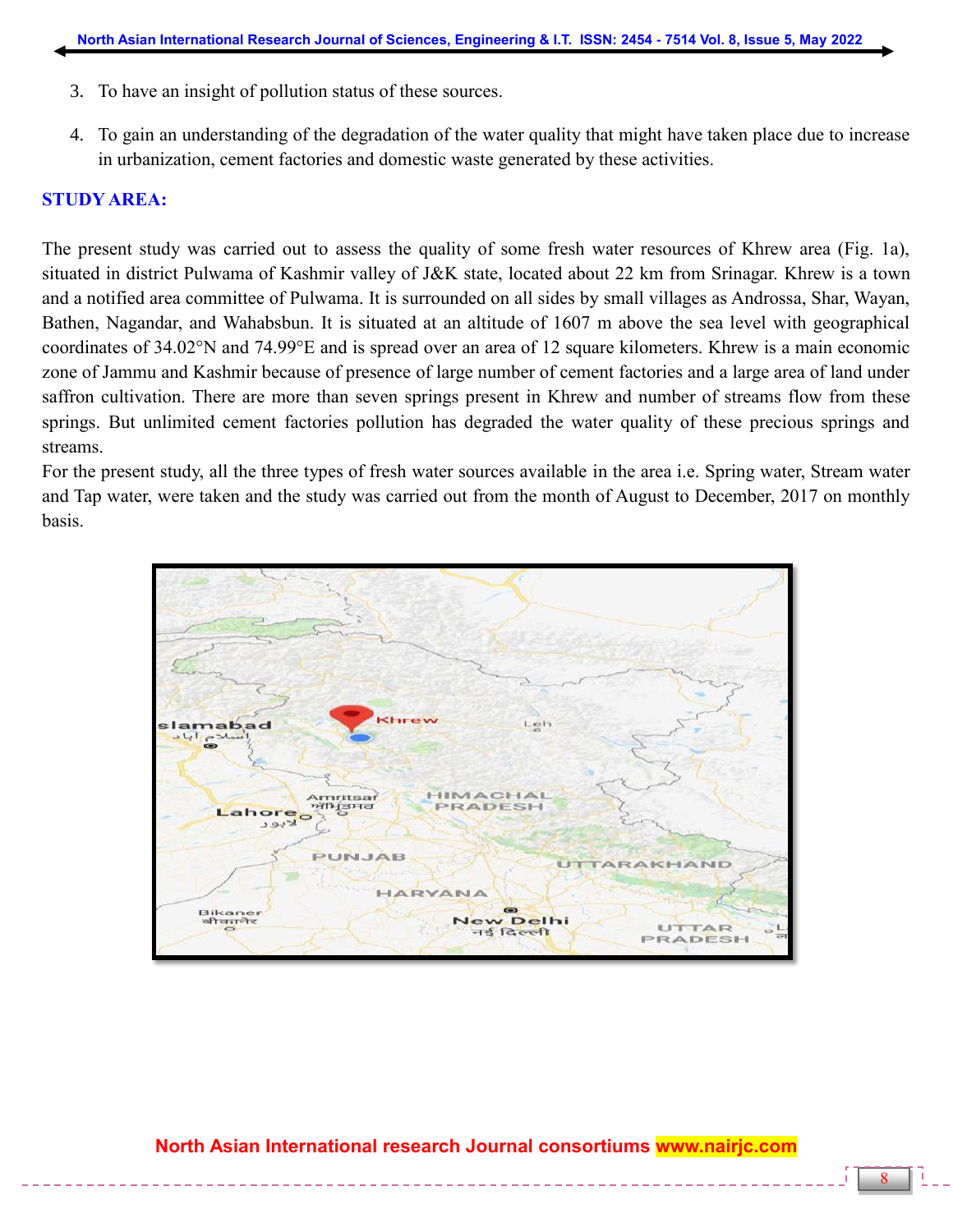

**Khrew Pulwama Map Showing Study Area (Fig 1a)**

# **METHODOLOGY**

The samples were analyzed for pH, temperature, total hardness, total alkalinity, Electrical conductivity (EC), Ca2+, Mg2+, K+, Dissolved Oxygen (DO), free Carbon dioxide CO<sub>2</sub>, Cl−, Orthophosphorus in accordance with the procedures delineated in the standard methods described by Motsara and Roy (2008) and APHA (1995).

#### **RESULTS AND DISCUSSION**

The results obtained for all the three sites are depicted in (Figure 1a). For site-1 the value ranged from 12°C to 15°C with lowest value of 12<sup>o</sup>C in the month of August against 15<sup>o</sup>C in the month of December with an average value of 13.2°C. At site-2 the values ranged from 10°C to 17°C with lowest value of 10°C in the month of December against 17°C in the month of August with an average value of 14°C. For site-3 the values ranged from 11°C to 16°C with lowest value of 11°C in the month of December against 16°C in the month of August with an average value of 14.4°C.Water temperature is a factor indicating the quality of water. Temperature measurements indicate the trend of biochemical and biological activities in water body. Temperature influences aquatic life and concentration of dissolved gases like oxygen and carbon dioxide. During the present study, at Site-1, the minimum and maximum values were recorded during August and December respectively. This could be due to the fact that water has a higher heat capacity, so it takes longer to heat up and longer to cool down, so relatively it is hotter in winter and colder in summer. The minimum water temperature of site-I during summer could also be due to shading effect of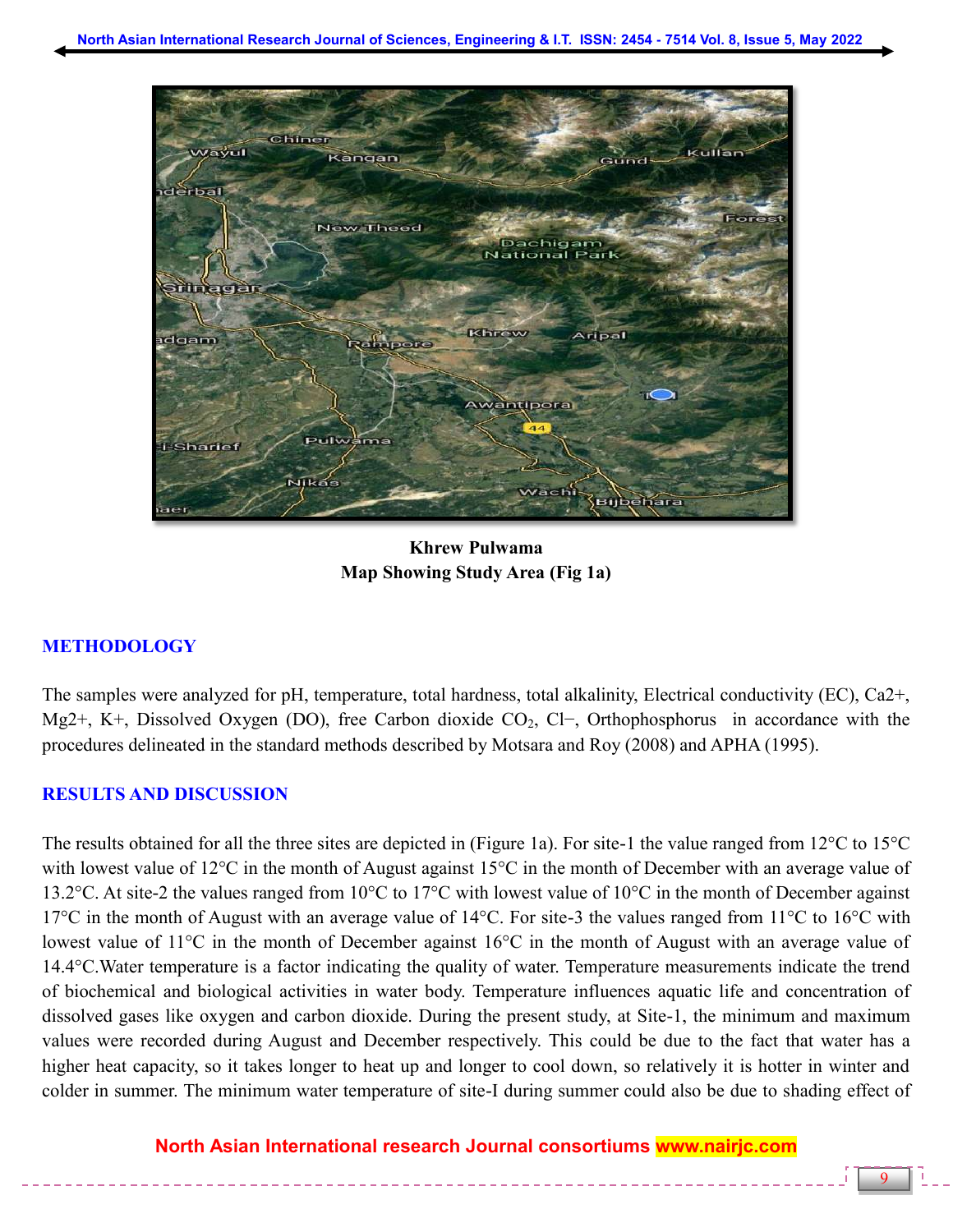chinar trees along its periphery (Pandit et al, 2005). Similar observations were recorded by Makwe and Chup (2013), while carrying out the study on seasonal variations in physico-chemical properties of groundwater. At site-2, a stream water source the minimum and maximum values of water temperature were recorded during December and August respectively. This increase and decrease in stream temperature results from land use and climate change (Beschta et al, 1987). Kadhim (2014) recorded the same observations while studying physico-chemical characteristics as index of water quality in Euphrates River. At site-3, tap water sourse the minimum and maximum values of water temperature was recorded during the months of December and August respectively. The pipes from tank to the house are only buried a foot or so deep, and the ground gets colder by far in the winter and so are the pipes and water flowing inside them.



**Fig. 1a: Monthly variation in Water Temperature (°C) at different sites of Khrew during alternative months from August – December, 2017.**

# **2. pH**

The results obtained for all the three sites are depicted in (Figure 2a). For Site-1 the pH value ranged from 7.32 to 7.65 with lowest value of 7.32 in the month of August against 7.65 in the month of December with an average value of 7.43. For Site-2 the value ranged from 6.50 to 7.45 with lowest values of 6.50 in the month of December against 7.45 in the month of October with an average value of 7.03 and similarly for Site-3 the value ranged from 7.26 to 7.90 with lowest value of 7.26 in the month of November against 7.90 in the month of September with an average value of 7.59. The pH value is the logarithm of reciprocal of hydrogen ion activity in moles per liter. The pH in natural water is the carbonate which comprises  $CO<sub>2</sub>$  and  $HCO<sub>3</sub>$ . It is a measure of the intensity of acidity or alkalinity. The pH of water controls the chemical state of many nutrients including phosphates, ammonia,  $CO<sub>2</sub>$  and trace elements (Goldman and Horne, 1983). In present study, at Site-1(spring) the minimum values of pH were recorded in the month of August and the maximum values were recorded during the month of December respectively. The lowest value may be attributed to lower rates of photosynthesis (Bhat et al, 2013) also revealed by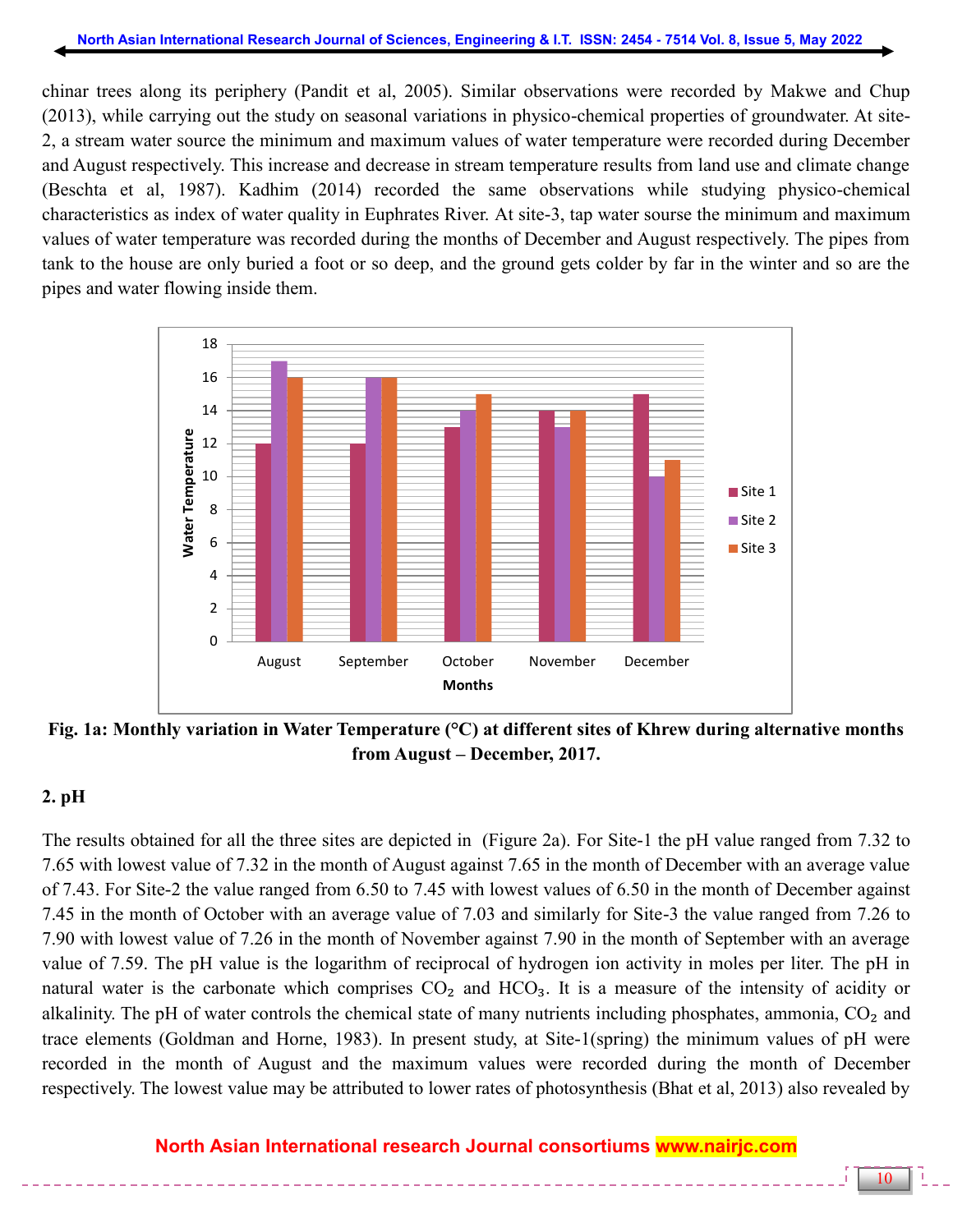Agarkar and Garode (2001). While at Site-2, (stream) the pH was minimum during the month of December and maximum during the month of October. The increase in pH may be associated with increase in dissolved oxygen, produced as a result of photosynthesis (Wetzel, 1975). For Site-3, minimum values of pH were recorded in the month of November and maximum during the month of September respectively. These results resemble with the observations of Mahdi et al (2006) and Pandit et al (2001). The overall pH of all the three sites was observed to be slightly alkaline.



**Fig 2a: Monthly variation in Water pH at different sites of Khrew during alternative months from August – December, 2017.**

#### **3. Electrical conductivity**

The results obtained for electrical conductivity for all the three sites are depicted in (Figure 3a). For Site-1 the values of electrical conductivity ranged from 450 µs/cm to 580 µs/cm with lowest value of 450 µs/cm in the month of December against highest values of 580 µs/cm in the month of August with an average of 517 µs/cm. For Site-2 the values ranged from 500 µs/cm to 567 µs/cm with lowest of 500 µs/cm in the month of August against the highest values of 567 µs/cm in the month of November with an average of 543.4 µs/cm. For Site-3 the values ranged between 495 µs/cm to 530 µs/cm with lowest of 495 µs/cm in the month of December against the highest value of 530 µs/cm in the month of August with an average of 514 µs/cm.Electrical conductivity (EC) is a measure of water capacity to convey electric current. Conductivity becomes an indicator of dissolved salts present in any water supply, which is measure of salinity that affects the taste of portable water. During present study, for Site-1, the minimum value of electrical conductivity was recorded in the month of December and maximum value was recorded in the month of August while as for Site-3 the minimum and maximum values were recorded in the months of December and August respectively. The high values might be due to increased concentration of dissolved solids (Tareq et al, 2013). Dutta et al, (2010) observed the same trend while studying water quality at two spring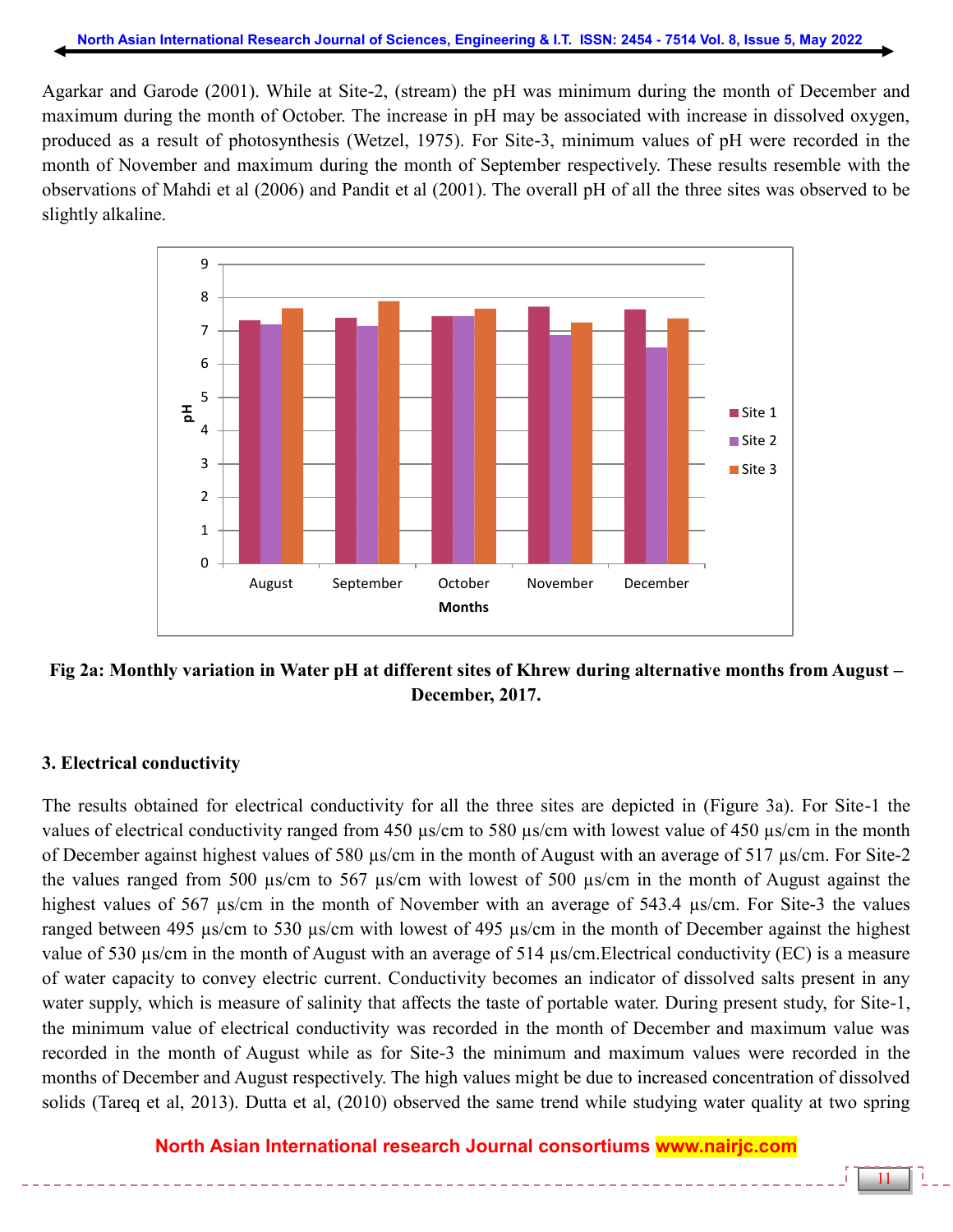sites in Kashmir. At site-2, the minimum and maximum values were recorded in the months of August and December respectively. The reverse trend in the values of electrical conductivity at Site-2, might be due to the addition of various ions added to water from catchment area because of good precipitation in these months, which in turn regulates the conductivity of water in winter (Golterman, 1975). Similar observations were recorded by Bhat et al, (2009) while studying the electrical conductivity of Tangpana Spring.



 **Fig 3a: Monthly variation in Electrical Conductivity (μs/cm) at different sites of Khrew during alternative months from August – December, 2017.**

# **4. Dissolved Oxygen**

The results obtained for Dissolved Oxygen for all the three sites are depicted in (Figure 4a). For Site-1 the value ranged from 4 mg/L to 6 mg/L with lowest value of 4 mg/L in the month of December against 6 mg/L in the month of August with an average value of 4.88 mg/L. For Site-2 the values ranged from 4.6 mg/L to 6.6 mg/L with lowest value of 4.6 mg/L in the month of August against 6.6 mg/L in the month of December with an average value of 5.52 mg/L. For Site-3 the values ranged from 4.8 mg/L to 6.9 mg/L with a lowest value of 4.8 mg/L in the month of August against 5.9 mg/L in the month of December with an average value of 5.38 mg/L.Dissolved oxygen frequently is the key substance in determining the extent and kinds of life in a water body. Dissolved oxygen is also an important index of water quality. The solubility of oxygen in water depends upon water temperature, the partial pressure of oxygen in the atmosphere and the salt content of the water. It provides valuable information about the biological and biochemical reactions in water. It is required for the metabolism of all aquatic organisms. Oxygen deficiency is fatal to many aquatic animals such as fish. Aerobic bacteria and aquatic life such as fish must have DO to survive. The presence of oxygen can be equally fatal to many kinds of anaerobic bacteria. Aerobic wastewater treatment process use aerobic and facultative bacteria to breakdown the organic compounds found in wastewaters. Wastewater treatment facilities such as lagoons or ponds, trickling filters and activated sludge plants depend on these aerobic bacteria to treat sewage. The same type of aerobic wastewater treatment process occurs naturally in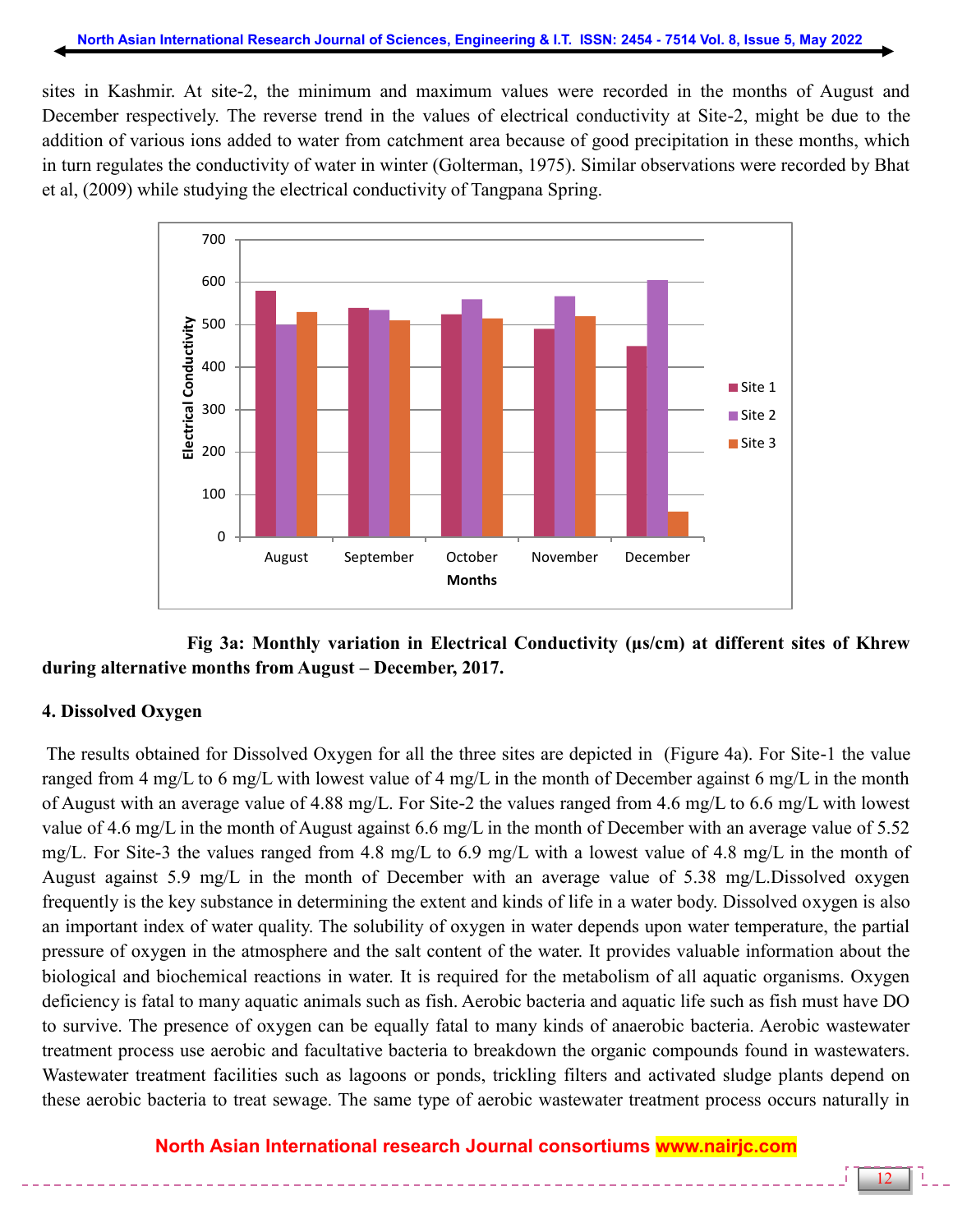streams and ponds if organic matter is present, turning these bodies of water into "aerobic wastewater treatment plants". If sufficient oxygen is not naturally supplied through wind and turbulence to replace the depleted oxygen, the body of water will develop a low DO and become anaerobic or septic. The results of septic water bodies include fish kill and anaerobic odors. The DO test is used to ensure that there is enough dissolved oxygen present to keep the process from becoming septic. The present study revealed that for Site-1, (spring) the minimum and maximum values were recorded in December and August respectively. For Site-2, (stream) and Site-3, (tap) showed reverse trend as compared to site-1, (spring). The minimum and maximum values at Site-2 and Site-3 were recorded in August and December. All the three sites showed an inverse relationship with temperature. The cold water contains more oxygen as compared to warm water as DO is inversely proportional to temperature (Hynes, 1960). Rani et al (2004) also reported lower values of DO in summer due to higher rate of decomposition of organic matter and limited flow of water in low holding environment due to high temperature. Similar observations were recorded by Manzoor et al, (2011).



**Fig 4a: Monthly variation of Dissolved Oxygen (mg/L) at different sites of Khrew during alternative months from August – December, 2017.**

# **5. Free CO**₂

The results obtained for free Carbon Dioxide for all the three sites are depicted in (Figure 5a). For Site-1 the values ranged from 10 mg/L to 16 mg/L with lowest value of 10 mg/L in the month of August against 16 mg/L in the month of December with an average value of 12.4 mg/L. For Site-2 the values ranged from 7 mg/L to 12 mg/L with lowest value of 7 mg/L in the month of December against 12 mg/L in the months of August and October with an average value of 10.06 mg/L. For Site-3 the values ranged from 12 mg/L to 16 mg/L with lowest value of 12 mg/L in the month of December against 16 mg/L in the month of September with an average value of 13.8 mg/L.Free carbon dioxide exists naturally in water as it is produced by respiratory process in water and sediments and can also enter water from the atmosphere. Carbon Dioxide and its ionization product bicarbonate ion and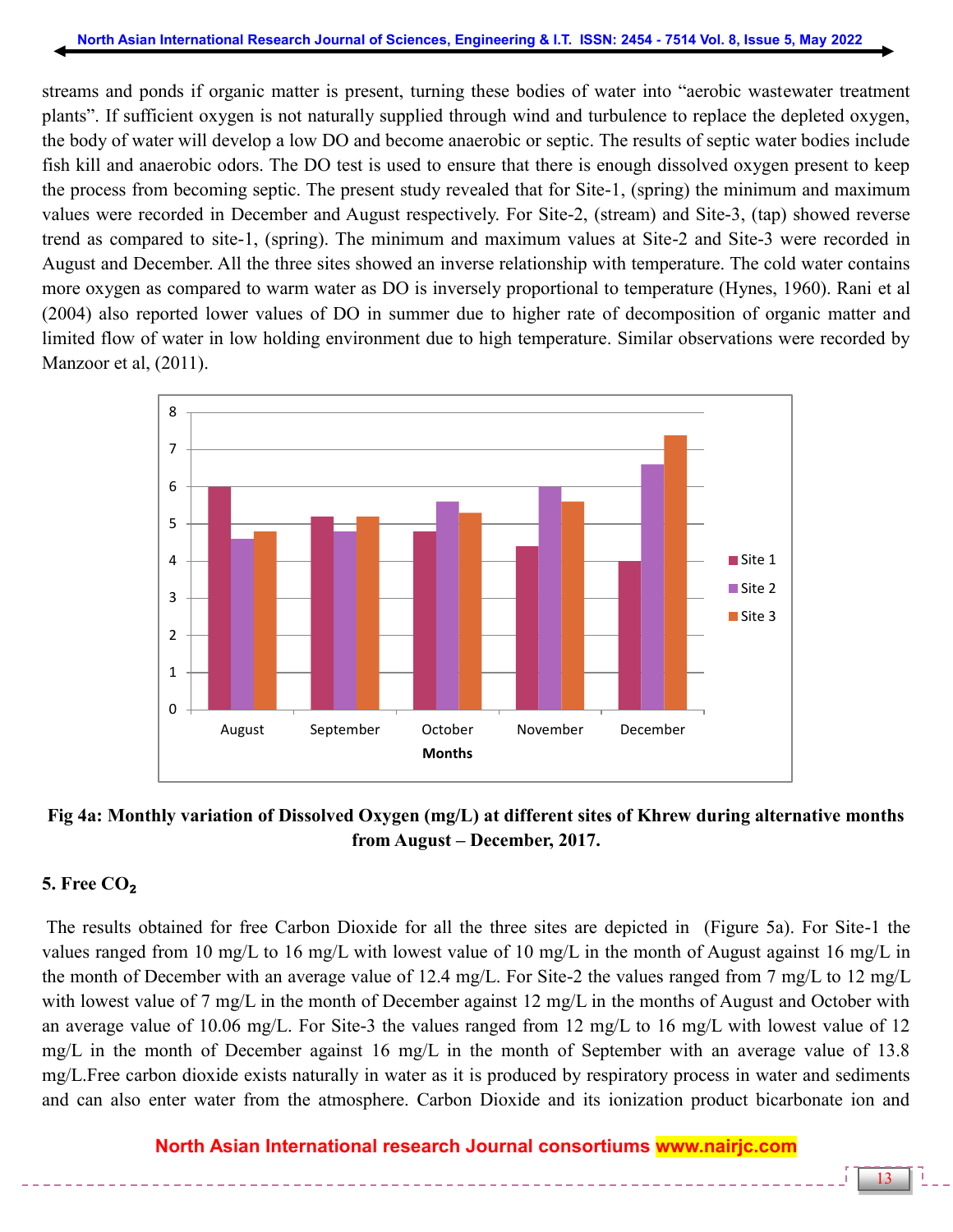carbonate ion have an extremely important influence upon the chemistry of water. The carbonate system is the most important acid-base system in natural waters because it controls pH. When Carbon Dioxide dissolves in water it yields carbonic acid. The dissociation of carbonic acid yield hydrogen  $(H<sup>+</sup>)$  and bicarbonate ion. In the present study the free Carbon Dioxide content recorded for Site-1 (spring) was minimum during August and maximum during December. The lower value in August is attributed to photosynthetic activity by aquatic flora and fauna (Jyoti et al, 2007). For Site-2 (stream) the minimum and maximum values were recorded in the months of December and August/October respectively. ForSite-3 (tap) the minimum and maximum values were recorded in December and September respectively. The maximum value may be due to the behavior of Carbon Dioxide with pH as both are inversely related as an increase in  $CO<sub>2</sub>$  concentration in water results in decrease in its pH due to the formation of carbonic acid (Chandler, 1970). Carbon Dioxide in natural waters is required for the photosynthetic production of biomass by algae and in some cases is a limiting factor. High levels of  $CO<sub>2</sub>$  produced by the degradation of organic matter in water can cause excessive algal growth and productivity.



### **Fig 5a: Monthly variation in Free CO<sup>2</sup> (mg/L) at different sites of Khrew during alternative months from August – December, 2017.**

#### **6. Chloride**

The results obtained for chloride concentration for all the three sites are depicted in (Figure 6a ). For Site-1 the value ranged from 15.96 mg/L to 22.96 mg/L with lowest value of 15.96 mg/L in the month of December against 22.96 in the month of August with an average value of 18.96 mg/L. For Site-2 the value ranged from 17.96 mg/L to 25.95 mg/L with lowest value of 17.96 mg/L in the month of December against 25.95mg/L in the month of August with an average of 21.05 mg/L. For Site-3 the values ranged from 14.97 mg/L to 18.96 mg/L with lowest value of 14.97 in the month of December against 18.96 mg/L in the month of August with an average of 16.66 mg/L.Chlorine in the form of chloride ion is one of the major anion in water and waste waters. Chlorides are one of the major constituents in drinking water. The salty taste produced by chloride concentrations is variable and dependent on chemical composition of water. The presence of low chloride contents indicates the purity of water,

# **North Asian International research Journal consortiums www.nairjc.com**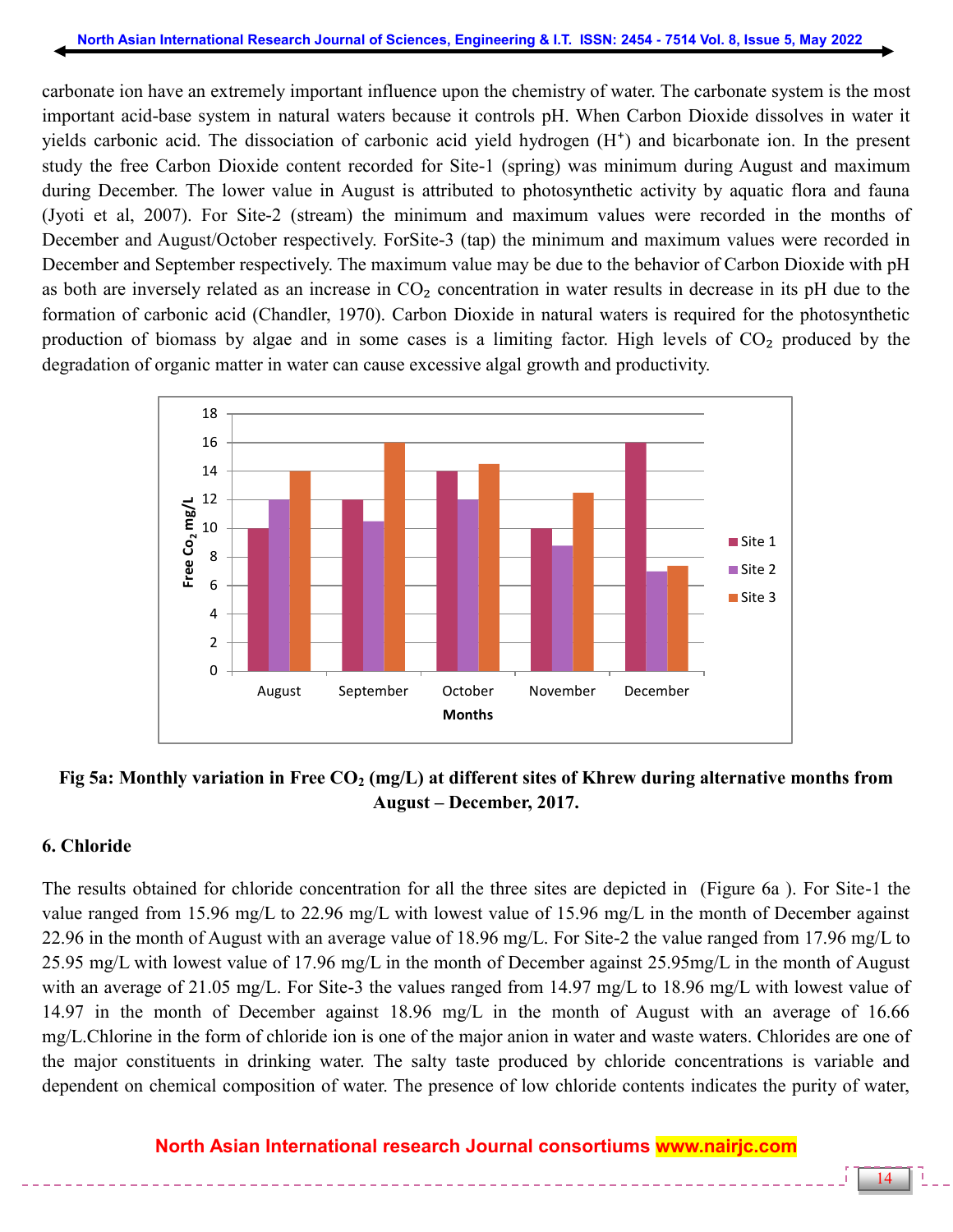high concentrations of chloride is considered to be the indicator of pollution. The salty taste produced by chloride concentrations is variable and dependent on chemical composition of water. Some waters containing 250 mg /L of chloride may have a detectable salt taste if the cation is Sodium, on the other hand the typical salty taste may be absent in waters containing as much as 1000 mg/L when the predominant cations are calcium and magnesium. During the present study at Site-1, (spring) the minimum and maximum values were recorded during the months of December and August respectively. For Site-2, (stream) the minimum values were recorded during December and maximum in August. Similarly, for Site-3, (tap) the minimum and maximum values were also recorded during the months of December and August respectively. The high chloride levels in August (summer) have been attributed to organic pollution of animal origion by Zutchi and Khan, 1988; Wani and Subla, 1990. Jana (1973) and Govindan and Sundaresan (1979) observed that higher concentration of chloride in summer could be due to sewage mixing, increased temperature and higher runoff from catchment. Similar observations were recorded by Khan et al, (2012).



# **Fig 6a: Monthly variation in Chloride (mg/L) at different sites of Khrew during alternative months from August – December, 2017.**

# **7. Total alkalinity**

The results obtained for total alkalinity for all the three sites are depicted in (Figure 7a ). The total alkalinity was only due to bicarbonates and hydroxide ions as carbonates were absent at every site. The alkalinity is mainly constituted by the bicarbonate ion which represents the main carbon source for assimilation during photosynthesis (Kaul et al, 1980). For Site-1 the values ranged from 56.5 mg/L to 60 mg/L with lowest value of 56.5 mg/L in the month of August against 60 mg/L in the month of November with an average value of 57.82 mg/L. For Site-2 the values ranged from 54 mg/L to 62 mg/L with lowest value of 54 mg/L in the month of August against 62 mg/L in the month of December with an average value of 56.72 mg/L. For Site-3 the values ranged from 44 mg/L to 49 mg/L with lowest value of 44 mg/L in the month of September against 49 mg/L in the month of November with an average value of 46.4 mg/L.Alkalinity is the capacity of water to accept  $H^+$  ions (protons) or capacity of water to neutralize acid. Alkalinity is important in water treatment and in the chemistry and biology of natural waters.

# **North Asian International research Journal consortiums www.nairjc.com**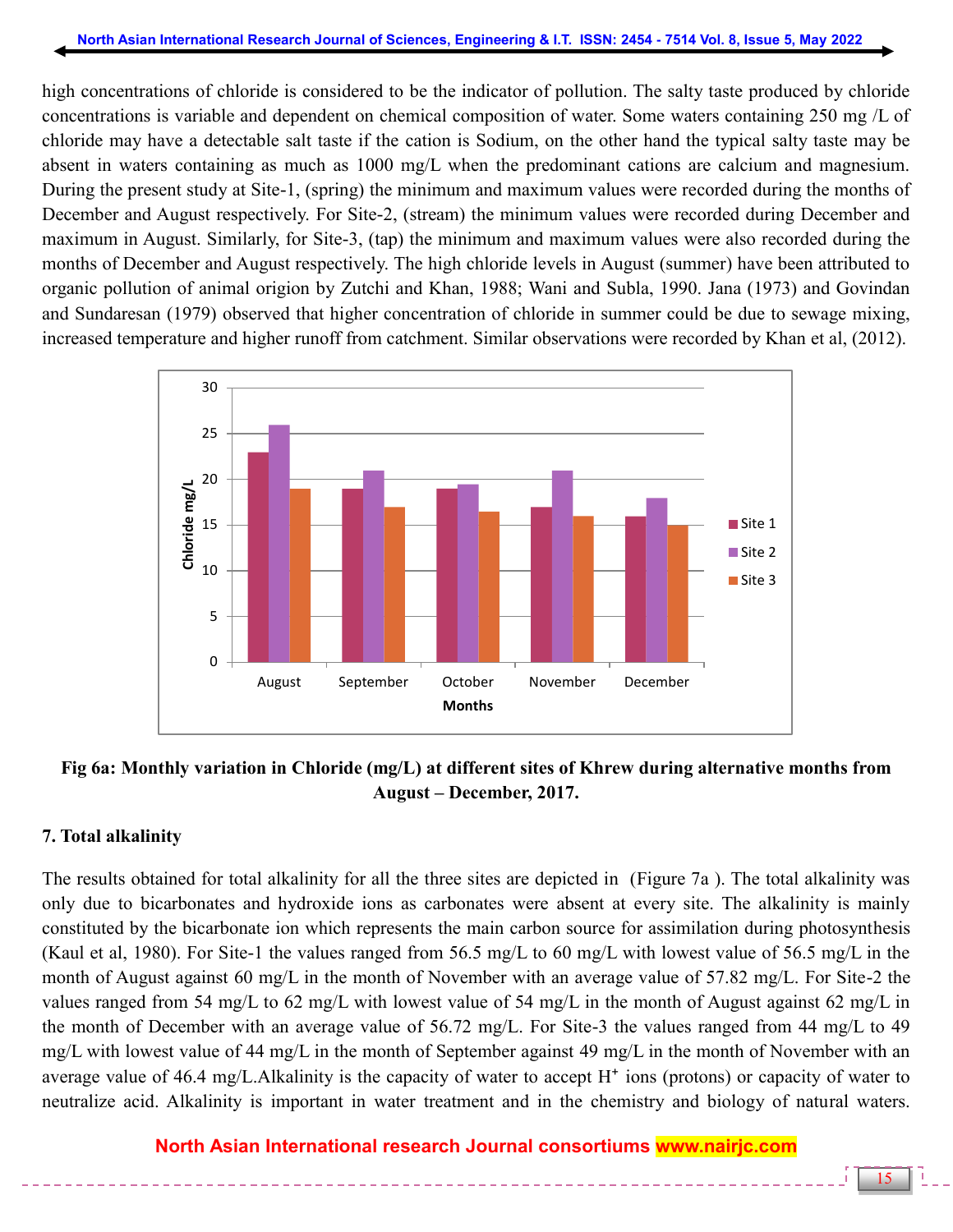Highly alkaline water often has a high pH and generally contains elevated levels of dissolved solids. Alkalinity serves as a pH buffer and reservoir for inorganic carbon, thus helping to determine the ability of water to support algal growth and other aquatic life, so it can be used as a measure of water fertility. In natural waters, carbonates, bicarbonates, phosphates and hydroxides are considered as predominant bases hence alkalinity is expressed as total alkalinity. For site-1, (spring) the minimum value was recorded during the month of August and maximum in November respectively. For site-2, (stream) the minimum value was recorded in the month of August and maximum during December. For site-3, (tap) the minimum and maximum values were recorded during the months of September and November respectively. A decline during summer (August and September) may be due to increase in the volume of water by monsoon rains (Borana et al, 2013). Similar observations of seasonal fluctuation were observed by Khan et al. (1978) while studying the physico-chemical parameters of pond Chaytal. Meshram, (1996) observed that the carbonate alkalinity of Wadali lake was found to be positively correlated with temperature and conductivity and negatively correlated with total phytoplankton, while as inverse correlation was seen between bicarbonate alkalinity and total phytoplankton.



# **Fig 7a: Monthly variation in Total Alkalinity (mg/L) at different sites of Khrew during alternative months from August – December, 2017.**

#### **8. Total Hardness**

The results obtained for total hardness for all the three sites are depicted in (Figure 8a). For Site-1 the values ranged from 110 mg/L to 140 mg/L with lowest value of 110 mg/L in the month of December against the highest value of 140 mg/L in the month of August with an average value of 123.2 mg/L. For Site-2 the values ranged between 116 mg/l to 124 mg/L with lowest value of 116 mg/L in the month of September against the highest value of 124 mg/L in the month of November with an average value of 120 mg/L. At Site-3 the values ranged from 92 mg/L to 110 mg/L with lowest value of 92 mg/L in the month of December against the highest value of 120mg/L in the month of August with an average value of 102.4 mg/L.Water hardness reflects mainly the contents of calcium and magnesium ions combined with carbonates and bicarbonates but may also be combined with sulphides and

# **North Asian International research Journal consortiums www.nairjc.com**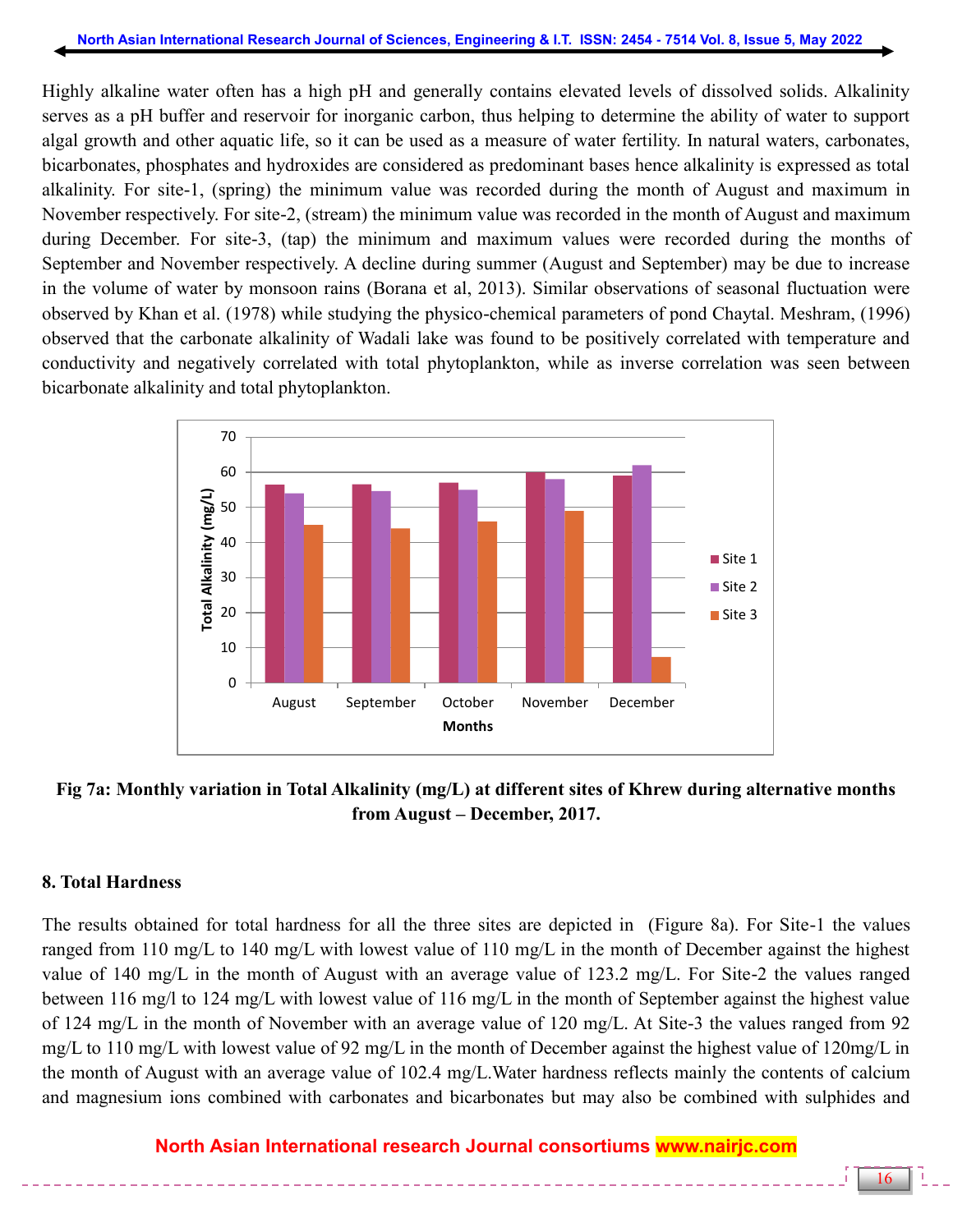chlorides. Hard water is the water that has high mineral contents. The presence of total hardness of water is almost entirely due to the presence of Calcium and Magnesium. These salts add to water when it percolates through deposits of limestone and chalk which are largely made up of Calcium and Magnesium carbonates. Occasionally Zinc and Iron are also present in the form of carbonates or sulphates, the presence of free  $CO<sub>2</sub>$  or large quantities of Sodium Chloride may add the hardness of water. During the present study at Site-1(spring) the minimum value was found during the months of November and December and maximum during the months of August and September respectively. Similarly, at Site-3(tap) the minimum values were found during the months of November and December and maximum during the months of August and October respectively. The low hardness during the months of November/December may be probably due to high dilution during wet season (Anhwage, 2012). At Site-2(stream) the minimum values were recorded during the months of September/October and while maximum values were found during the months of November/December respectively. The higher values of hardness being attributed to the inflow of rainwater carrying good amount of suspended salts (Patil et al, 1986). According to Barret (1953), hard water is more productive than soft water. Calcium and magnesium are the most abundant divalent cationic elements in the fresh water of Kashmir with calcium generally the dominant one (Zutchi, et al, 1988) which is related to the presence of lime rich rocks in the catchment area of these water bodies (Wani and Subla, 1990).



**Fig 8a: Monthly variation in Total Hardness (mg/L) at different sites of Khrew during alternative months from August – December, 2017.**

#### **9. Magnesium Hardness**

The results obtained for magnesium hardness for all the three sites are depicted in (Figure 9a ). For Site-1 the values ranged between 47 mg/L to 53.9 mg/L with lowest value of 47 mg/L in the month of December against the highest value of 53.9 mg/L in the month of August with an average value of 49.28 mg/L. For Site-2 the value ranged from 50.5 mg/L to 57 mg/L with lowest value of 50.5 mg/L in the month of November against the highest value of 57 mg/L in the month of August with an average value of 53.64 mg/L. For Site-3 the values ranged between 43.5 mg/L to 49.1 mg/L with lowest value of 43.5 mg/L in the month of November against the highest value of 49.1 mg/L in the month of August with an average value of 46.12 mg/L.Hardness caused by magnesium is called as magnesium hardness. Magnesium is needed for more than 300 biochemical reactions in the body and thus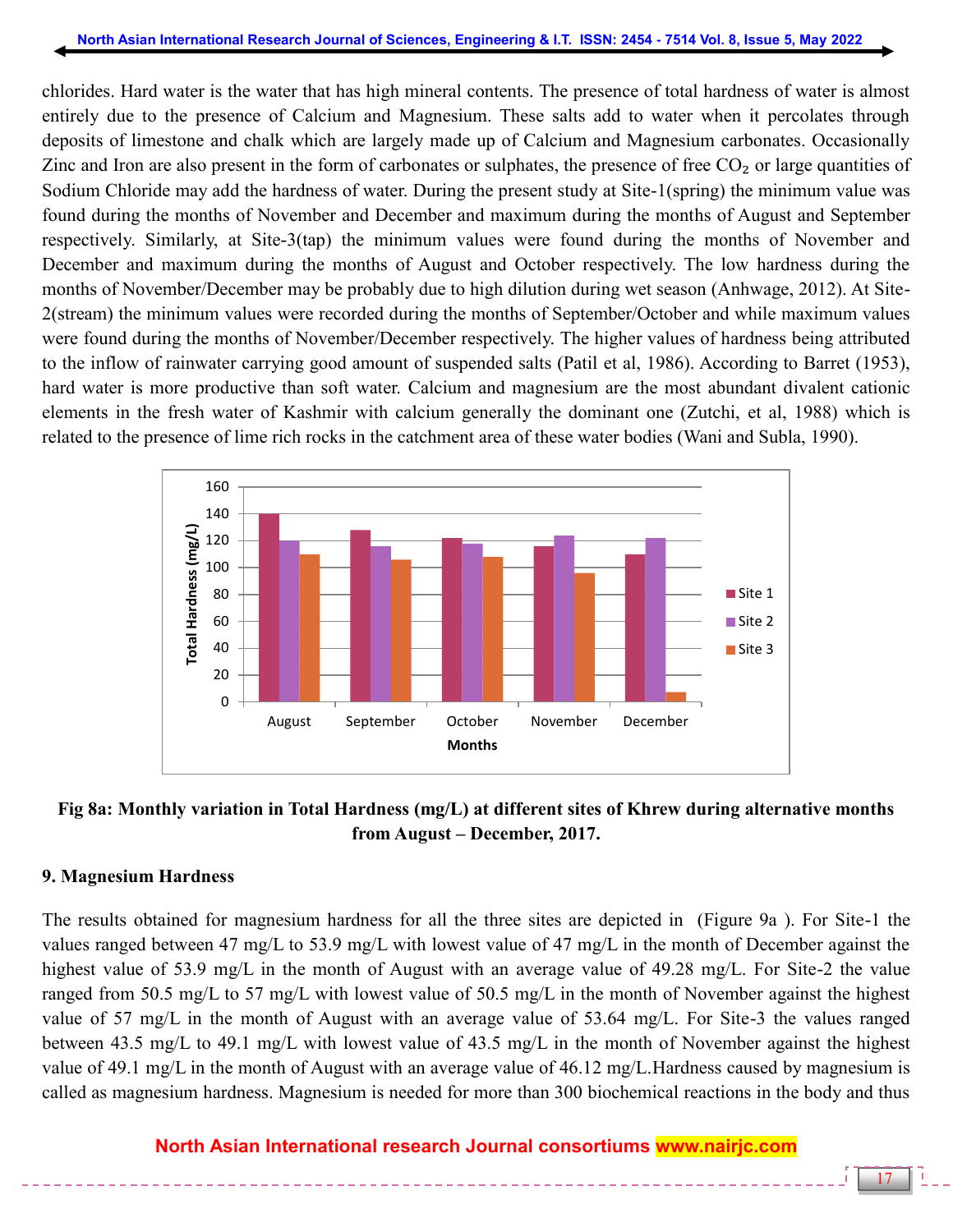important for living forms. The present study revealed that at site-1(spring) the maximum values were found during the months of August/September and minimum during the months of November/December respectively. Similarly, for site-3(tap) the minimum values were found during the months of October/November/December and maximum during the months of August/September respectively. For site-2(stream) the minimum values were found during the months of November/December and maximum during the months of August/September respectively. The increase in magnesium hardness during the months of August and September may be due to evaporation of surface water and lowering down the hardness due to heavy rains in monsoon (Bagde and Verma, 1985). Similar observations were recorded by Ramesh et al, (2014).



# **Fig 9a: Monthly variation in Magnesium Harness (mg/L) at different sites of Khrew during alternative months from August -December, 2017.**

#### **10. Calcium Hardness**

The results obtained for calcium hardness for all the three sites are depicted in (Figure 10a). For Site-1 the results ranged from 63 mg/L to 86.1 mg/L with lowest value of 63 mg/L in the month of December against 86.1 mg/L in the month of August with an average value of 73.92 mg/L. For Site-2 the values ranged from 60.9 mg/L to 73.5 mg/L with lowest value of 60.9 mg/L in the month of September against 73.5 mg/L in the month of November with an average value of 66.63 mg/L. For Site-3 the values ranged between 46.2 mg/L to 63 mg/L with the lowest value of 46.2 mg/Lin the month of December against 63 mg/L in the month of October with an average value of 56.28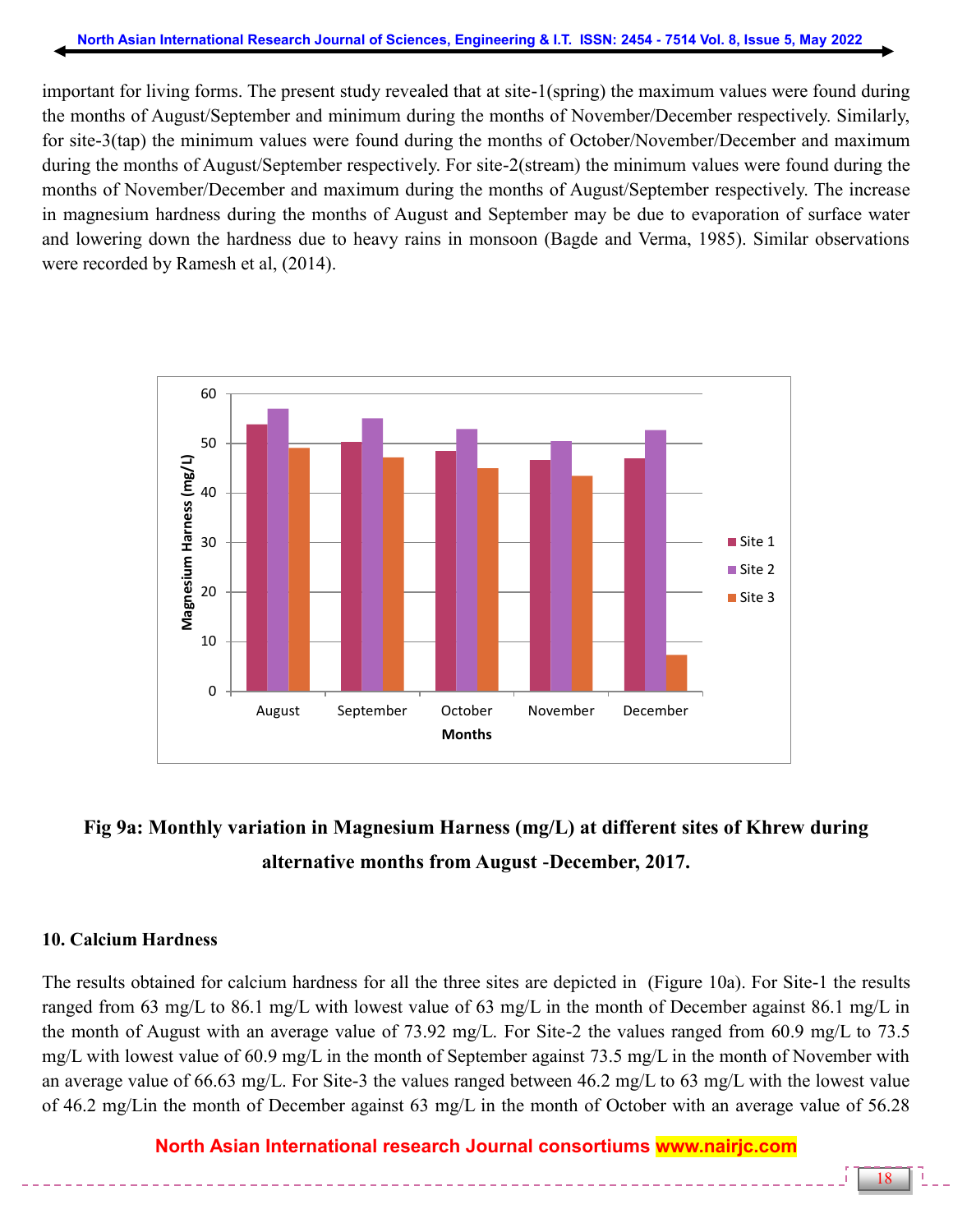mg/L.Calcium is essential for various metabolic processes in all living organisms including man. Calcium is directly related to hardness. In the present study for site-1, (spring) the minimum and maximum values were found during the months of December and August respectively. For site-3, (tap) the minimum value was found during the month of December and maximum during the month of august. The increase in calcium hardness during August (summer) may be due to evaporation of surface water and lowering down the hardness due to heavy rains in monsoon (Bagde and Verma, 1985; Beena et al., 2001). For site-2, (stream) the maximum and minimum values were recorded during the months of November and September respectively. The higher values of calcium during these months may be attributed to prevailing low temperature, which increases the calcium solubility (Borana et al., 2013). The concentration of calcium hardness was found more than that of magnesium hardness during present study. The reason for this is the dominance of calcium in fresh water's of Kashmir (Zutchi et al, 1988) which is related to the presence of lime rich rocks in the catchment areas of these water bodies (Wani and Subla, 1990).



### **Fig 10a: Monthly variations in Calcium Hardness (mg/L) at different sites of Khrew during alternative months from August – December, 2017.**

#### **11. Ortho – phosphorus**

The results obtained for ortho – phosphorus for all the three sites are depicted in (Figure 11a). For Site-1 the values ranged from 230µg/L to 420 µg/L with lowest value of 230 µg/L in the month of December against 300 µg/L in the month of August with an average of 322 µg/L. For site-2 the values ranged from 180 µg/L to 410 µg/L with lowest value of 180 µg/L in the month of November against 410 µg/L with an average of 274 µg/L. For Site-3 the values ranged from 60 µg/L to 100 µg/L with lowest value of 60 µg/L against 100 µg/L with an average value of 80 µg/L.Phosphorus may be found in different forms in water and wastewater including dissolved form (orthophosphate). During the present study the orthophosphate concentration was recorded to be minimum in during the month of December and maximum during the month of August for site-1(spring). The lower values are

# **North Asian International research Journal consortiums www.nairjc.com**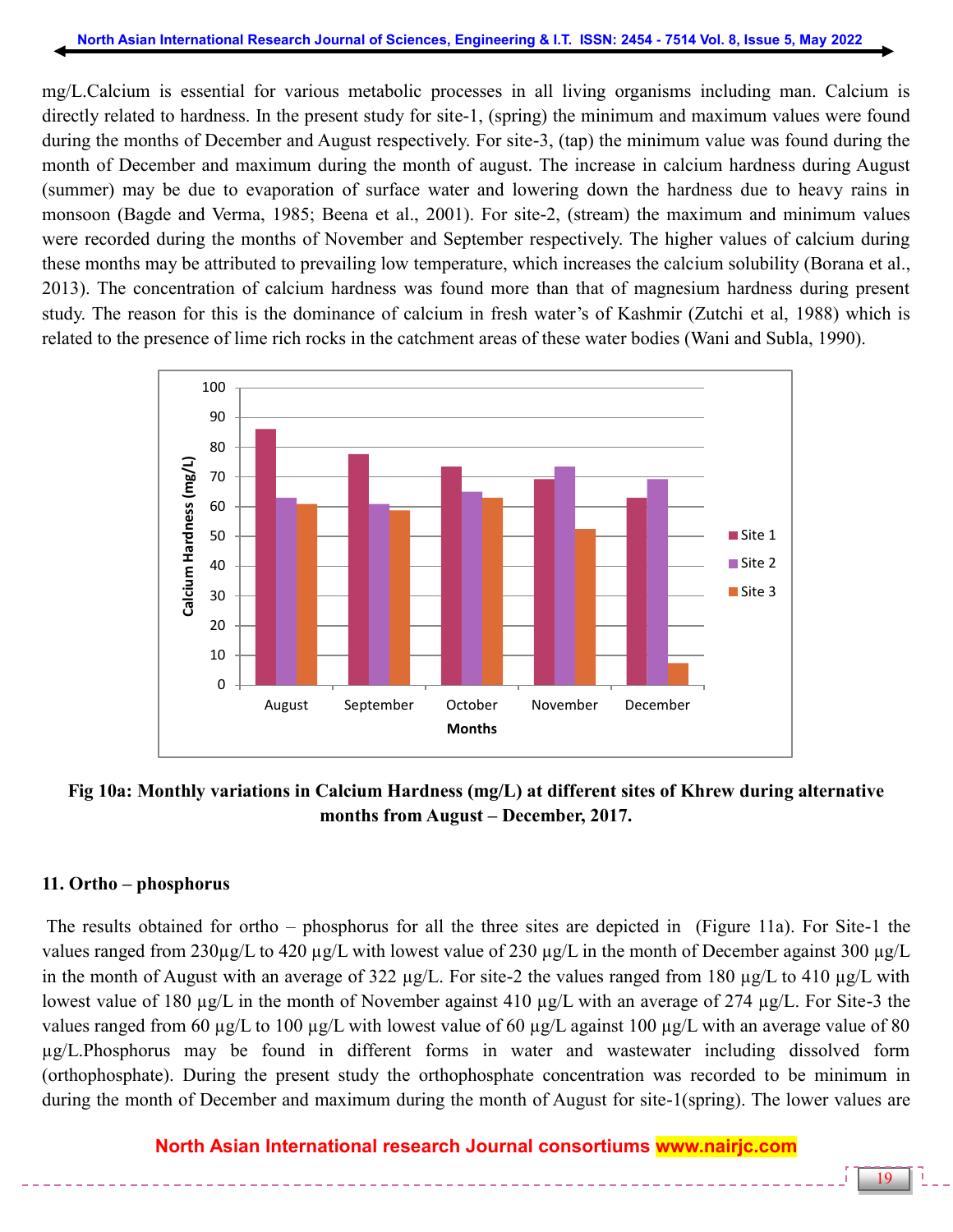attributed to decrease in decomposition rate in winters (Bhat and Yousf, 2004). For site-2 (stream) the minimum and maximum values were recorded during the respective months of August and November. The low content may be due to utilization of the nutrient by phytoplankton (Kaul et al., 1980). For site-3(tap) the value was minimum during the month of December and maximum during the month of August. The higher values in summer may be either due to regeneration of phosphate from the decaying of plants and animal remains or increased temperature resulting due to death and decomposition of living biota (Bhat and yousuf, 2004). Similar observations were recorded by Simpi et al. (2011).



**Fig 11a: Monthly variation in Ortho-Phosphorus (μg/L) at different sites of Khrew during alternative months from August – December, 2017.**

| Parameter                                         | Site-1<br>(mean) | Site-2<br>(mean) | Site-3<br>(mean) | WHO Standards (2008)     |                          | IS $(2012)$         |                          |
|---------------------------------------------------|------------------|------------------|------------------|--------------------------|--------------------------|---------------------|--------------------------|
|                                                   |                  |                  |                  | Min. Conc.<br>Acceptable | Max. Conc.<br>Acceptable | Acceptable<br>Limit | Permissible<br>Limit     |
| Temperature<br>(C <sup>o</sup> )                  | 13.2             | 14               | 14.4             | $\overline{\phantom{a}}$ | 28                       | $\qquad \qquad -$   | $\qquad \qquad -$        |
| pH                                                | 7.43             | 7.03             | 7.59             | $7.0 - 8.5$              | $6.5 - 9.2$              | $6.5 - 8.5$         | No relaxation            |
| <b>Electrical</b><br>Conductivity<br>$(\mu S/cm)$ | 517              | 543.4            | 514              | 750                      | 1500                     |                     |                          |
| DO(mg/L)                                          | 4.88             | 5.52             | 5.38             | >4                       | $\overline{\phantom{a}}$ | >4                  | $\overline{\phantom{0}}$ |
| Free<br>CO <sub>2</sub><br>(mg/L)                 | 12.4             | 10.06            | 13.8             | $\overline{\phantom{a}}$ | $\overline{\phantom{a}}$ |                     | $\overline{\phantom{0}}$ |
| <b>Chloride</b>                                   | 18.76            | 21.05            | 16.66            | 200                      | 600                      | 250                 | 1000                     |

**Table: Comparison of water quality with different standards.**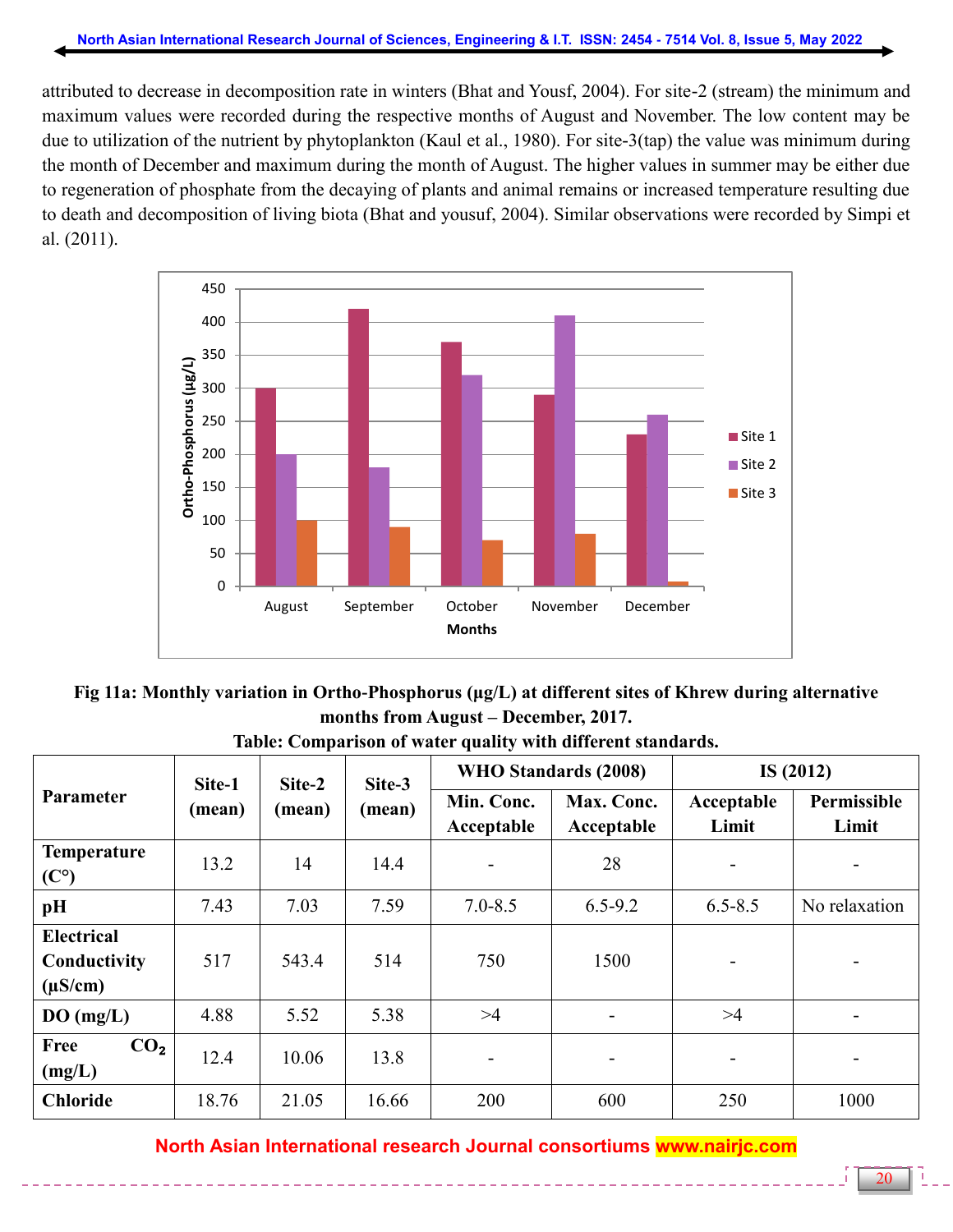| (mg/L)                |        |        |       |                          |                          |     |                          |
|-----------------------|--------|--------|-------|--------------------------|--------------------------|-----|--------------------------|
| <b>Total</b>          |        |        |       |                          |                          |     |                          |
| <b>Alkalinity</b>     | 57.82  | 56.72  | 46.4  | $\overline{\phantom{a}}$ | 250                      | 200 | 600                      |
| (mg/L)                |        |        |       |                          |                          |     |                          |
| <b>Total Hardness</b> | 123.2  | 120    | 102.4 | 100                      | 500                      | 200 | 600                      |
| (mg/L)                |        |        |       |                          |                          |     |                          |
| Calcium               |        |        |       |                          |                          |     |                          |
| <b>Hardness</b>       | 73.92  | 66.63  | 56.28 | 75                       | 200                      | 75  | 200                      |
| (mg/L)                |        |        |       |                          |                          |     |                          |
| <b>Magnesium</b>      |        |        |       |                          |                          |     |                          |
| <b>Hardness</b>       | 49.28  | 53.64  | 46.12 | 50                       | 150                      | 30  | 100                      |
| (mg/L)                |        |        |       |                          |                          |     |                          |
| Ortho-                | 322 or | 274 or | 80 or |                          |                          |     |                          |
| phosphorus            | 0.322  | 0.274  | 0.08  | $\qquad \qquad -$        | $\overline{\phantom{a}}$ | Ξ.  | $\overline{\phantom{0}}$ |
| $(\mu g/L)$           | mg/L   | mg/L   | mg/L  |                          |                          |     |                          |

 $\star$ 1 mg/L =  $10^{3}$ (µg/L).

\*IS: Indian Standard.

\*WHO: World Health Organization.

# **CONCLUSION**

The functioning of an aquatic ecosystem and its stability to support life forms depends, to a great extent, on the physico-chemical characteristics of its water. The study of physical and chemical characteristics of water provides a considerable insight into the quality of water present in rivers, lakes, ponds, and groundwater. The water quality is directly related to health and is important for determination of water utility. Assessment of water quality is a critical factor for assessment of pollution levels

The study has provided information on the quality of spring water, stream water and tap water (Drinking water) of Khrew. After the careful study of analysis, interpretation and discussions of the numerical data following conclusions have been drawn:

The water temperature ranged from 12°C to 15°C at site-1 (Spring water), 10°C to 17°C at site-2 (stream water), and 11°C to 16°C at site-3 (Tap water), within permissible limits as recommended by World Health Organization standards, 2008 and Indian standards Specification for Drinking water, Second Revision, 2012).The water pH ranged from  $7.32 - 7.65$  at site-1 (spring water),  $6.50 - 7.45$  at site-2 (Stream water) and  $7.26 - 7.90$  at site-3 (Tap water), within the permissible limits as recommended by World Health Organization standards, 2008.The DO ranged from 4 mg/L – 6 mg/L at site-1 (spring), 4.6 mg/L – 6.6 mg/L at site-2 (stream) and 4.8 mg/L – 5.9 mg/L at site-3 (Tap water), within permissible limits as recommended by World Health Organization Standards, 2008 and IS, 2012. Maximum DO was found in stream and minimum was found in spring during the present study.The EC, free CO<sub>2</sub>, chloride, total alkalinity, total hardness, magnesium hardness, calcium hardness and ortho-phosphorus were also within permissible limits for all the three sites analyzed, as recommended by world Health Organization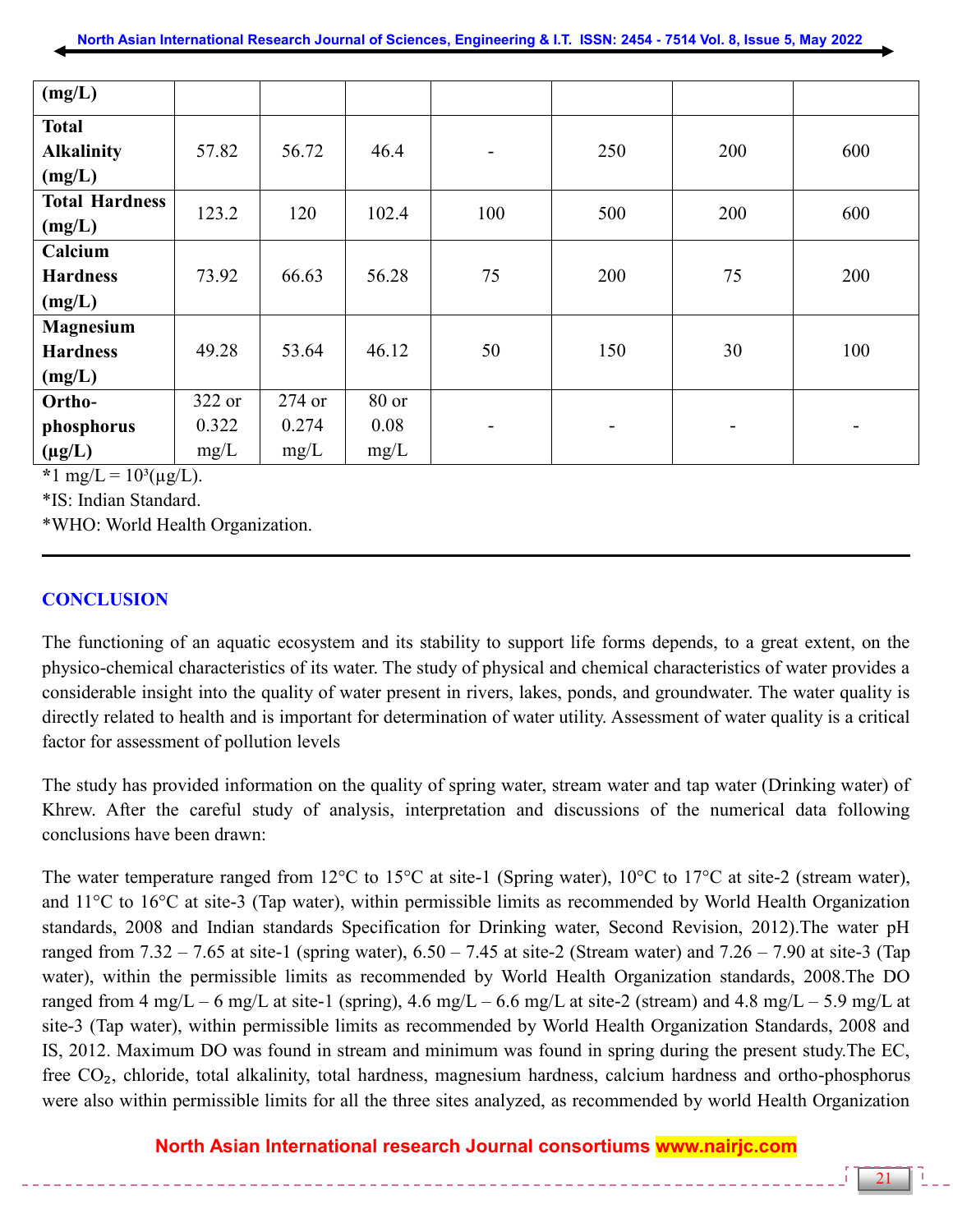standards, 2008 and Indian Standards Specification for Drinking water, Second Revision, 2012.The study revealed that all the parameters were within permissible limits at all the three sites as recommended by WHO, 2008 and IS, 2012). The present study also shows fluctuations in pH values that may be due to low rates of decomposition and good amount of calcium carbonates and magnesium in the area. The fluctuations in EC may be due to the contamination from domestic sewage.Thus, it may be concluded that the water resources at Khrew, with respect to spring and tap water are not polluted and are safe for drinking, domestic purposes and irrigational use. However, the presence of polythene bags, paper, plastic bottles and other wastes from local shops affects the water quality of stream that flows through main town of Khrew. The water from this stream is used for irrigation of local paddy fields. This polluted water when reaches the paddy fields alters the quality of soil. This problem can be controlled by collecting the plastic bottles, polythene and other wastes in dustbins instead of throwing them in stream. Another solution for this problem is screening of water before it reaches the paddy fields.It is also recommended that the water resources of Khrew should be properly utilized for various purposes and also some measures should be taken for maintaining their future health as these water resources face a great threat from cement factories present in the area and increasing human pressure.

### **REFERENCES**

- 1. Agarkar, S.V. and Garode, A.M., (2000), Evaluation of physico-chemical and microbiological parameters of Vyazadi reservoir water, Indian Hydrobiology. 3, pp 3-5.
- 2. **A.P.H.A. (2005).** Standard Methods for examination of Water and Wastewater. Twenty First Edition, American Public Health Association, Washington, DC
- 3. Agarkar, S. V., & Garode, A. M. (2001). Physcio-chemical and microbiological aspects of Sakegaon reservoir water. Indian Hydrobiol, 4, 65-69.
- 4. Barakat A, Meddah R, Afdali M, Touhami F (2018) Physicochemical and microbial assessment of spring water quality for drinking supply in Piedmont of Béni-Mellal Atlas (Morocco). Phys Chem Earth Parts A/B/C 104:39–46
- 5. Barrett, P. H. (1953). Relationships between alkalinity and adsorption and regeneration of added phosphorus in fertilized trout lakes. Transactions of the American Fisheries Society, 82(1), 78-90.
- 6. Beschta, R. L., Bilby, R. E., Brown, G. W., Holtby, L. B., & Hofstra, T. D. (1987). Stream temperature and aquatic habitat: fisheries and forestry interactions.
- 7. Bhat, S. A., Meraj, G., Yaseen, S., Bhat, A. R., & Pandit, A. K. (2013). Assessing the impact of anthropogenic activities on spatio-temporal variation of water quality in Anchar lake, Kashmir Himalayas. International Journal of Environmental Sciences, 3(5), 1625.
- 8. **Bhat, S. U and pandit, A.K. (205-2006).**Limnochemistry of Three Freshwater Springs of Kashmir Himalaya. Hydro Nepal-Journal of Water, Energy and Environment,**7:**54-59.
- 9. **Bhat, S.U., Pandit, A.K and mudathir, R. (2009).** Limnological Investigation of Three Freshwater springs of Pulwama District, Kashmir Valley. Recent Research in science and Technology 2010, **2(2):** 88-94
- 10. Bouslah S, Djemili L, Houichi L (2017) Water quality index assessment of Koudiat Medouar Reservoir, northeast Algeria using weighted arithmetic index method. J Water Land Dev 35:221–228
- 11. Chandler, J. R. (1970). A biological approach to water quality management. Wat. Poll. Control, 69, 415- 422.
- 12. Chrak, S. R., Sujad, N., & Borana, K. (2013). Effect of mercuric chloride on histological structure of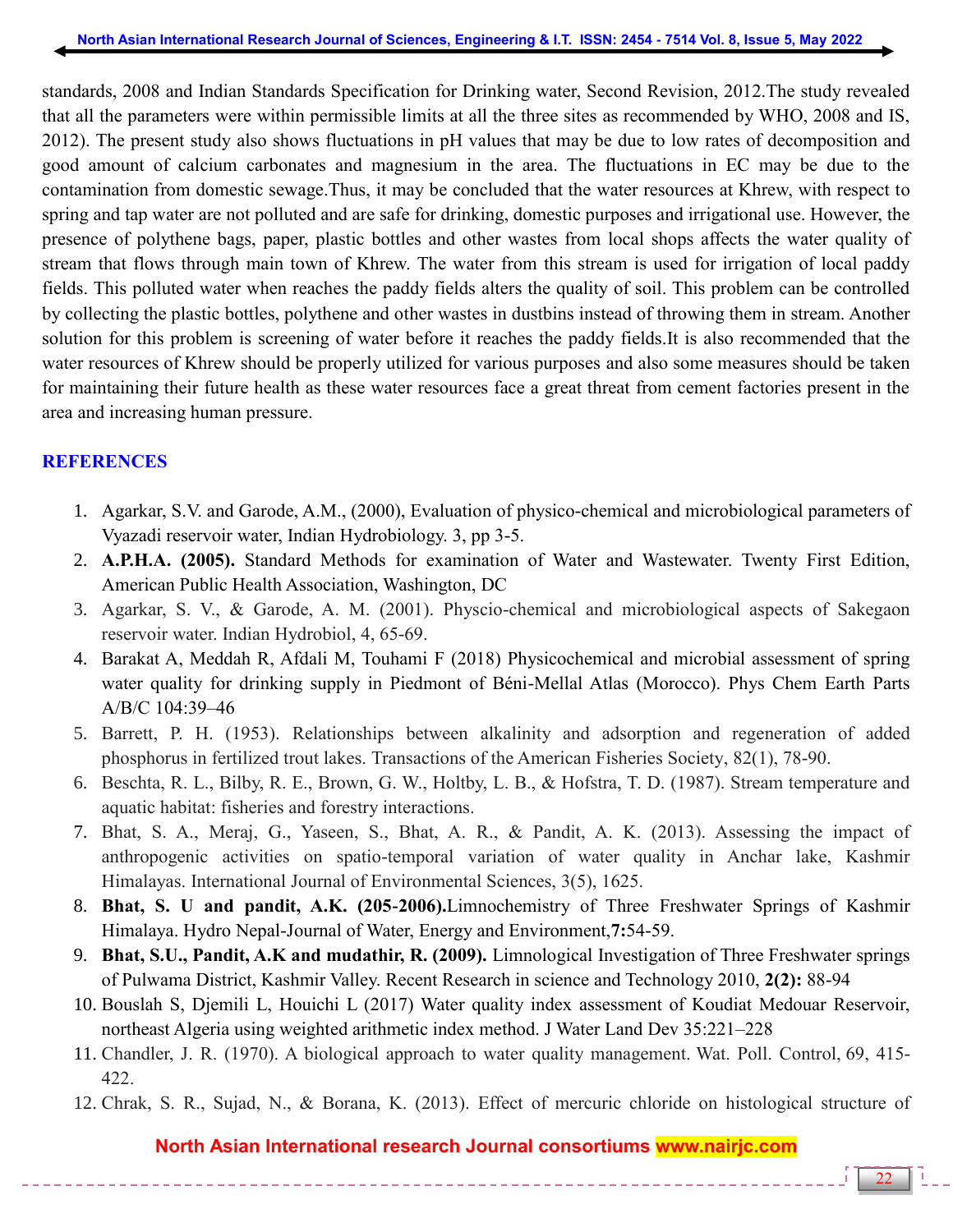hepatopancreas of fresh water prawn, Macrobrachium lamarrei lamarrei (H. Milne Edwards, 1837).

- 13. Gehrels, H. (Ed.). (2001). Impact of human activity on groundwater dynamics: proceedings of an international symposium (symposium S3) held during the sixth scientific assembly of the International Association of Hydrological Sciences (IAHS) at Maastricht, The Netherlands, from 18 to 27 July 2001 (No. 269). International Assn of Hydrological Sciences.
- 14. Goldman, C. R., & Horne, A. J. (1983). Limnology. McGraw-Hill.
- 15. Golterman, H. L. (1975). Physiological limnology, an approach to the physiology of lake ecosystems. Developments in water science.
- 16. Govindan, V. S., & Sundaresan, B. B. (1979). Seasonal seccession of algae flora in polluted region of Adyar river [India]. Indian Journal of Environmental Health (India).
- 17. IPCC (2007) Climate change 2007: impacts, adaptation and vulnerability. Contribution of working group II to the fourth assessment report of the intergovernmental panel on climate change. Cambridge University Press, Cambridge, UK
- 18. **IS, 2012.** Specification of Drinking water IS 10500:2012. Bureau of Indian Standard New Delhi
- 19. Jackson, R. B., Carpenter, S. R., Dahm, C. N., McKnight, D. M., Naiman, R. J., Postel, S. L., & Running, S. W. (2001). Water in a changing world. Ecological applications, 11(4), 1027-1045.
- 20. Jana, B. B. (1973). Seasonal periodicity of plankton in a freshwater pond in West Bengal, India. Internationale Revue der gesamten Hydrobiologie und Hydrographie, 58(1), 127-143.
- 21. Kadhim, N. F. (2014). Monthly Variations of Physico-Chemical Characteristics and phytoplankton species diversity as index of water quality in Euphrates River in Al-Hindiya barrage and Kifil City region of Iraq. Journal of Biology, Agriculture and Healthcare, 4(3), 105-119.
- 22. Khanam, Z., & Singh, V. (2014). Research article on ground water quality assessment near polluted canal area in Kichha town, Uttarakhand, India. International Journal of Recent Scientific Research, 5, 362-368.
- 23. Mahdi Jowkar, M. (2006). Water relations and microbial proliferation in vase solutions of Narcissus tazetta L. cv."Shahla-e-Shiraz"as affected by biocide compounds. The Journal of Horticultural Science and Biotechnology, 81(4), 656-660.
- 24. Makwe, E., & Chup, C. D. (2013). Seasonal variation in physico-chemical properties of groundwater around Karu abattoir. Ethiopian journal of environmental studies and management, 6(5), 489-497.
- 25. Mishra AK, Singh VP (2010) A review of drought concepts. J Hydrol 391:202–216
- 26. Motsara M, Roy RN (2008) Guide to laboratory establishment for plant nutrient analysis, vol 19. Food and Agriculture Organization of the United Nations, Rome
- 27. **Pandit, A.K., Rather, G.H. and Haroon ul Rashid. (2005).** Comparative limnology of Two religiously important springs of Kashmir. Journal of Research and Development, **5:** 57 – 62.
- 28. Patil, S. G., Singh, D. F., & Harshey, D. K. (1986). Impact of gelatine factory effluent on the water quality and biota of a stream near Jabalpur, M. P. Journal of Environmental Biology, 7(1), 61-65.
- 29. Poudel DD, Duex TW (2017) Vanishing springs in Nepalese mountains: assessment of water sources, farmers' perceptions, and climate change adaptation. Mt Res Devel 37:35–46
- 30. **Ramesh, K., Nithya, k. and Vennila, S. (2014).** Groundwater quality assessment of Kurunthancode Block in Kanyakumari District, India, International Jouranal of Chem. Tech research. **6(11):** 4585 \_ 4554
- 31. Rani, N., Sinha, R. K., Prasad, K., & Kedia, D. K. (2011). Assessment of temporal variation in water quality of some important rivers in middle Gangetic plains, India. Environmental monitoring and assessment, 174(1), 401-415.

#### **North Asian International research Journal consortiums www.nairjc.com**